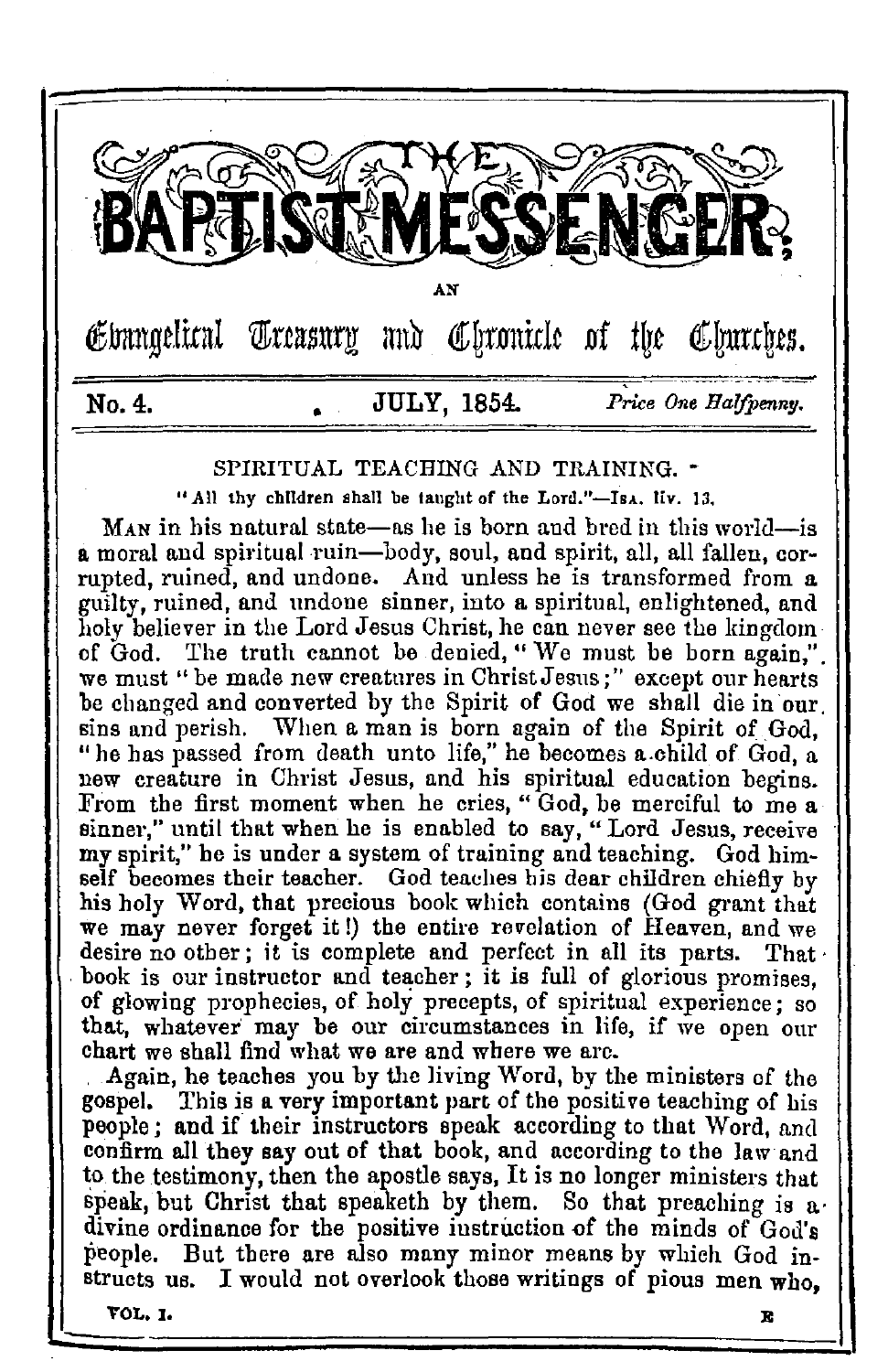in successive ages, have contributed their learning and experience to the stock of Christian science; and we do well, subordinately to God's holy Word, to inform our minds by means of the writings. and expositions, and commentaries of godly men. But beside all these there are other ordinances: the blessed Sabbaths, the holy sacraments, and other means of grace, from which we may derive positive instruction. And let me not omit to say that God teaches by the distinct and direct influences of his Holy Spirit. He is the teacher, and instructor, and guide of the souls of new-born babes; and he teaches and instructs them all their days. By these and many other things more minute, on which I might dwell. God is pleased to teach his people from time to time; these are the chief sources of religious knowledge whence we are to draw the matter of your faith.

But this is a very small part of God's education. He TRAINS his people as well as reaches them. Now, mark the difference. TEACHES them by positive information, by his written Word, and orally by his living ministers: he **TRAINS** them by a series of wonderful providences, by deep experience in their own souls; by affliction, by sorrow, yea, even by sin, he discovers to them the secret evils of their hearts and of their natures by the action of those internal movements and external circumstances of which we have spoken; by the world, the flesh, and the devil, by all the powers of derkness as well as of light, God is training and developing their Christian graces, drawing out the secret powers of his Spirit in their souls, and teaching them how to conquer their corruptions.

It is thus that God teaches and trains his people from the day of their conversion till he brings them to glory. He is making known to them his wisdom, and faithfulness, and goodness, not merely through their eyes by reading it in his book, nor by their cars by hearing it in a sermon, nor by their understanding through conviction; but he makes them learn it by experience. He must train and teach us, but we must recollect what he has himself declared. "I will instruct thee and teach thee in the way that thou shouldst go;" and he adds, " Be not like unto the horse and the mule that have no understanding, whose mouth must be held in with bit and bridle." Let us yield ourselves up to divine guidance and teaching, and then we may hope to become not only babes, but young men, and by-and-by fathers in Christ; and when he has completed our Christian education, then he will say to us, "Friend, go up higher," and he will take us to the "rest that remaineth for the people of God."

Dear reader, take care of your soul! I have endeavoured to. place before you God's merciful teaching: avail yourselves of the opportunities presented to you. Yield to God's gracious training.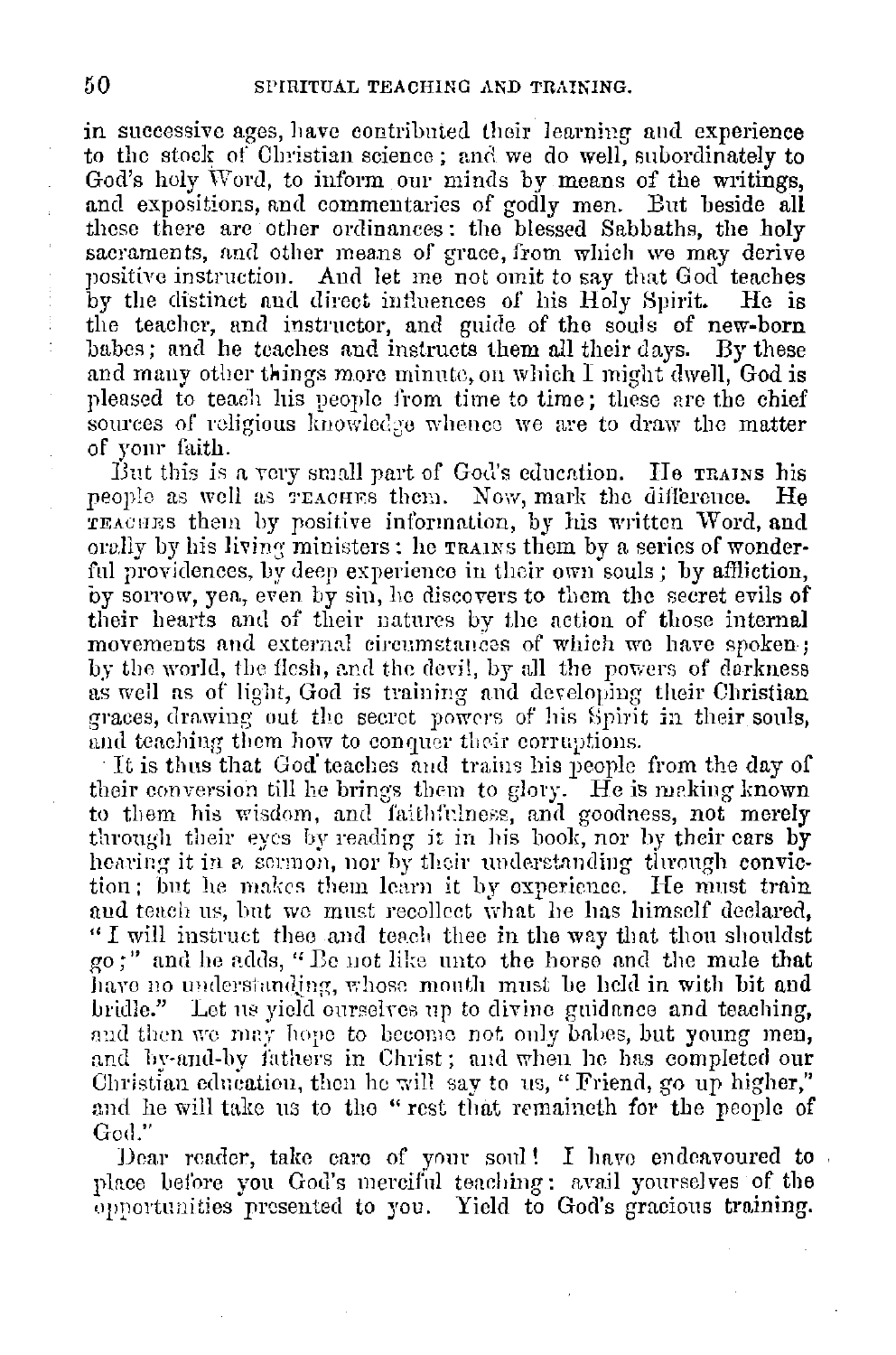Watch for him. Oh, listen for the silent footsteps of the Almighty! An old writer, I think a Puritan, says, "Ho that is in the habit of watching providences, shall always have providences to watch." So do you watch for Gocl's hand, in his dealings with you and yours. If he is pleased to allot to you days of sickness and hours of sadnessif he lays his hand heavily upon those whom you love-if he multi-plies to you days of sorrow, and temptation, and difficulty, and trial pleast to yourselves, "God is training me, and I submit to the train-<br>ing. I desire to know what corruption he would mortify in me, what new discovery he would make to me of the wickedness of my heart ; I long to know what graces of the Christian character he would develop ;" and thus yielding yourselves up as a child, desiring to be<br>led as the patriarch of old, going forth into the wilderness world "as led as the patriarch of old, going forth into the wilderness world " as a blind man, not knowing whither you go," but committing yourselves to the leading and guiding of your heavenly Father, you shall not greatly err, but supported, comforted, upheld, though singlehanded, amidst darkness, temptation, sin, and sorrow, the conqueror's laurel shall soon be yours; yen, you shall be more than conquerors through him that loved you and gavo himself for you."

THE SAVIOUR'S MISSION.

of Jesus Christ owes its mnin importance:-

He is the manifestation of God.

, He is the Mediator betwixt God and Man.

And he is the model to his redeemed and regenerate people.

He is God manifest. No man linth seen the Father but the Son, and he to whom the Son hath revenled him. He that hath seen Jesus hath seen the<br>Father. He is the express image of He is the express image of the Father; and as embodying all the perfections and dispositions of the invisible Godhead, Jesus is to our race the one Theology. .

He is also Medintor. His cross is the meeting-place betwixt God and the sinner. His blood is the sacrifice which makes it a righteous thing in God to cancel guilt and receive the returning transgressor. His Gospel is the white which announces Jehovah's amnesty, "like him" is the privilege of a perfect

It is to three things that the mission | and says to the guilty rebel, Be recon-. ciled to a reconciling God. His merit is the censer which perfumes the sinner's prayer, and makes it prevalent with a holy. God. His intercession is. that secret influence within the veil which secures for his Church and its helieving members the gift of the Holy Ghost. His love is the balm of life; liis presence the antidote of death; his glory seen and shared the joy of heaven. So that as the source and consummation of all our grentest blessings, Jesus is the Supreme Felicity.

transgressor. His Gospel is the white ward and outward, after which the fol-<br>flag, ,the truce-proclaiming banner lowers of Jesus should aspire, To be And he is the pattern of his helicying. people. All that was human in his. enrthly walk is for our example that we should follow his steps. And with such a transforming agent promised as: is the Holy Ghost, nnd with sneh n pnttern propounded as the perfect Saviour. there is no limit to the excellence, in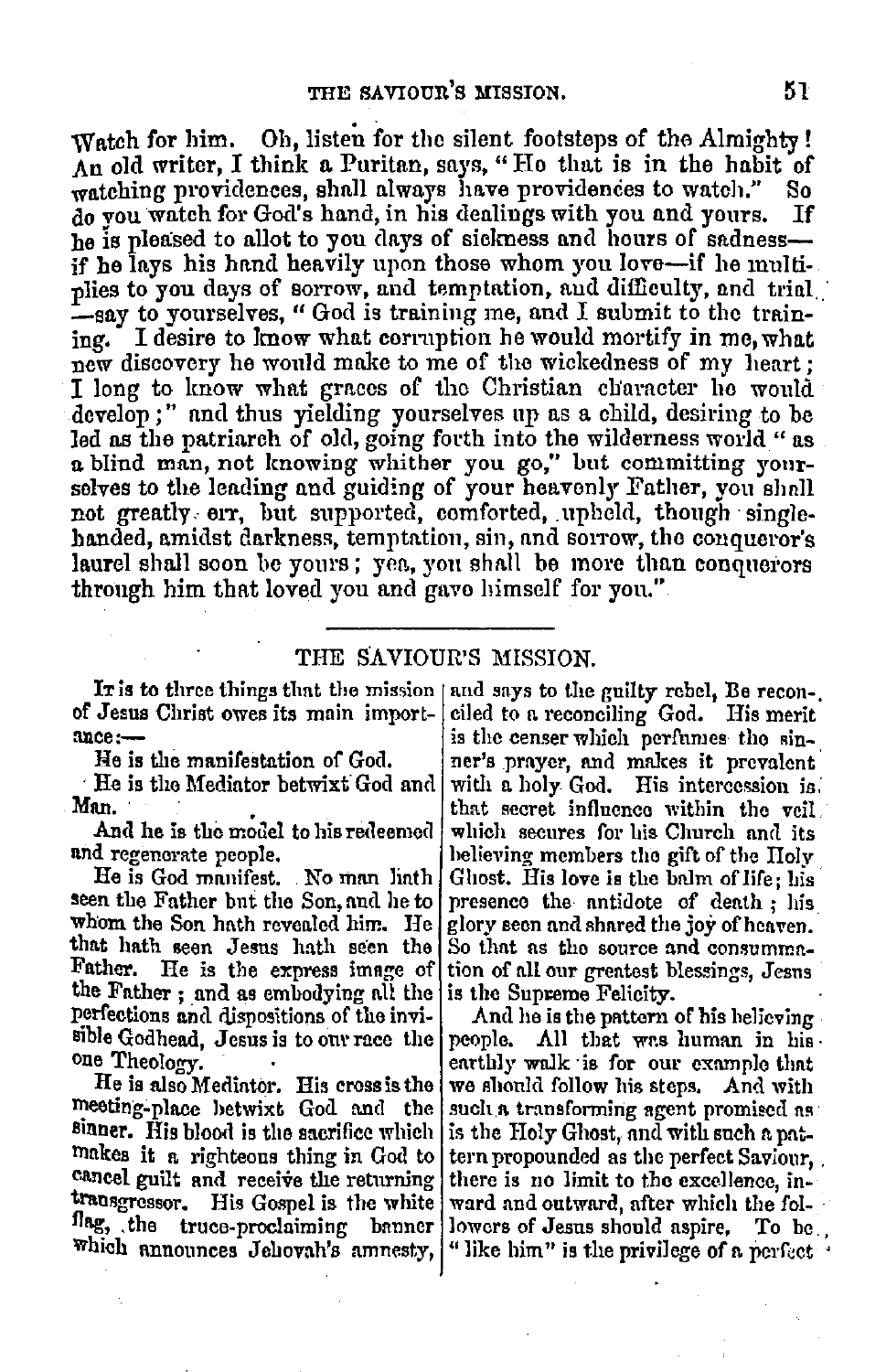world; but how gloriously near to that and patient in endurance, that con-<br>likeness even now his loving people sistent disciple bears the visible lineslikeness even now his loving people sistent disciple bears the visible lines-<br>niev attain, the Bible nowhere limits, ments of the Elder Brother. And as may attain, the Bible nowhere limits.<br>But the believer whose character is strong without hardness, and gentle only instance of excellence fully deve-<br>without weakness—who is consumed loped and perfectly proportioned without weakness—who is consumed loped and perfectly proportioned—with the zeal of God, and who still goodness in its entireness, and each grace with the zeal of God, and who still! glows with good-will to man-who is l in its intensity-the life of Jesus is the  $s$ piritual but not sanctimonious, diligent great Text-book of Ethics-the grand and withal devout, vigorous in action Lesson in Practical Piety.

supplying our world with the first and<br>only instance of excellence fully deve-

### THE SAVING NAME.

### A MESSAGE OF MERCY TO ANXIOUS INQUIRERS.

"The Lord, the Lord God, merciful and gracious, longsuffering, and abundant in goodness and truth, keeping mercy for thousands, forgiving iniquity and transgression and sin, and that will by no means clear the guilty." $-$ Exon. xxxiv. 6. 7.

to every objection that a poor, sinful, Creator of something out of nothing, anxious inquirer can possibly entertain. what can I give him for it?" The an-If any one should say, "I have no Chris- swer is, His gifts are unpurchasable;<br>tianity at all; I do not believe I have the is "GRACIOUS." The meaning of tianity at all; I do not believe I have the least particle of God in my heart:" well, suppose it be so; His name is does in sovereignty. The prayer of JEHOVAH, and what is the meaning of Wickliffe, the morning-star of the Re-<br>that? It can create something out of formation, is a very beautiful one--that? It can create something out of nothing. So it follows from this, that you are not beyond God's reach. But New Testament language, "Save me do you say it is worse than that, "I by grace." Now, when God is gracious. am not only without grace, but I am loaded with transgressions. There is a law in my members stronger than save you, as he saved John Wickliffe-the law of my spirit." Well, God's gratis. God's blessings are given freely, Name is the Lonn God-the Almighty by grace, to those who ask  $\lim$ . But  $God$ —and if your heart be of stone he you say, "I have sinned so long that can turn it into flesh. But perhaps you my hairs are grown grev in the service can turn it into flesh. But perhaps you add, "But I am a sinner, and how can of Satan, and the world, and sin, and I I, a sinful creature, draw near to a holy fear, by this time, God has cast me off." ,God?" The next syllable ofhisname Yet you have another syllable of his ds "Merciful." Mercy is love in con- Name added, he is "LONG-SUFFERING." •tact with sin. It is an attribute of God Yon say, " I have been living, not only that could not be existent unless there without God, but in opposition to God were sin in the world. It is love reach- $\frac{1}{2}$  -grieving God and breaking his holy ing us through Jesus, in forgiving our law." He is still long-suffering. Yet sin. The Mercy-seat is properly the God bears with you. What a wonder Atonement-seat-atonement for  $\sin by$  that it is so. "He hath not dealt with mercy. But you say, "I have nothing  $\vert$  as after our sins, nor rewarded us acto give him for it, and if he be MERCI- cording to our iniquities." But you

In this glorious Name there is a reply  $\vert$  FUL, if he be ALMIGHTY, if he be the grace is, that whatever God does, he nothing. So it is in the *gratis*," or, as it is in Sut New Testament language. "Save me by grace." Now, when God is gracious, it is something that he bestows upon us, when he owes us nothing. He will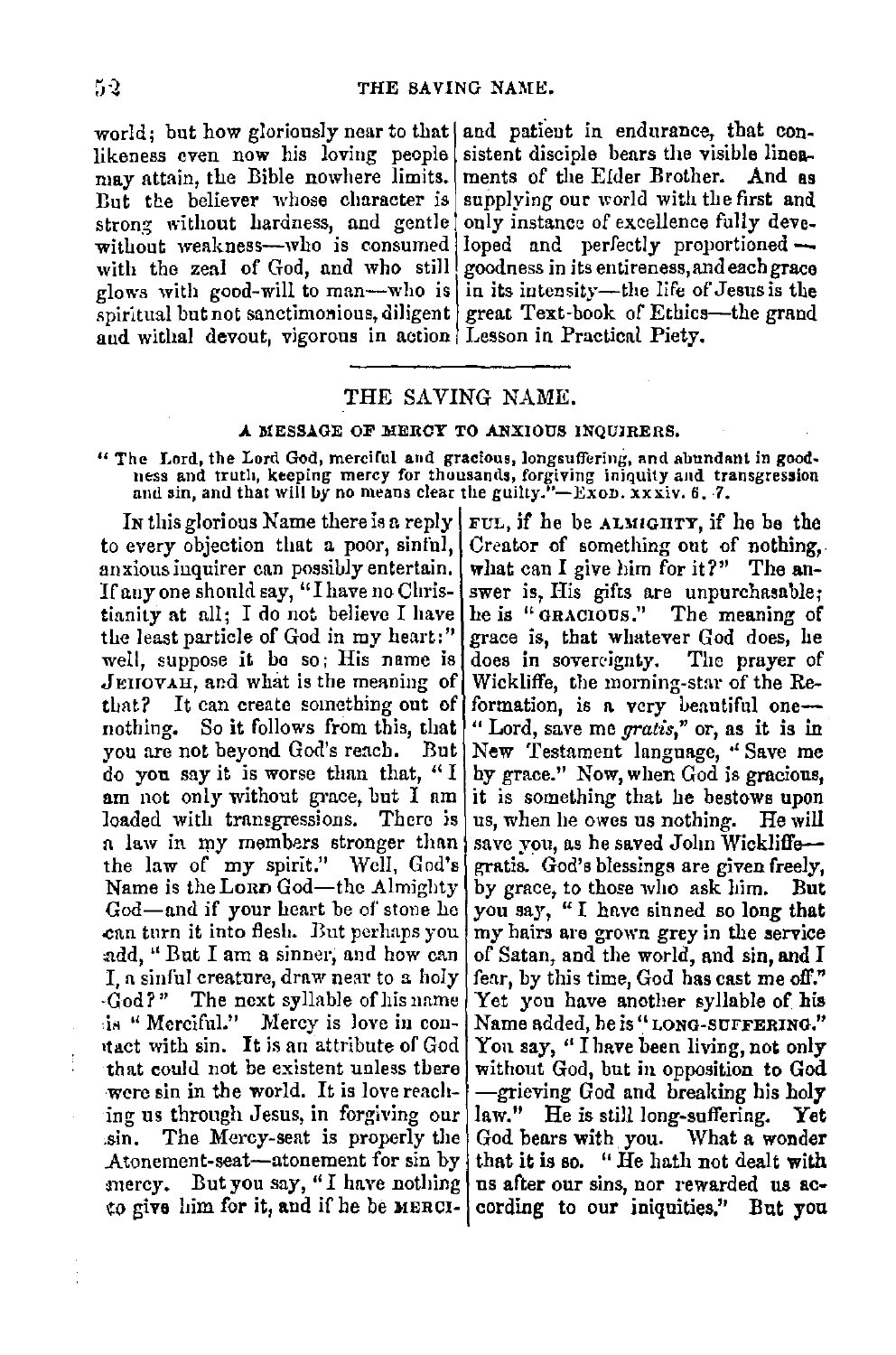say, "I fear that I have drawn upon his goodness, so often and so much, and sinned and drawn upon it again and again, that for me, I fear, it is all exhausted." Do not be afraid of that, be is "ABUNDANT JN GOODNESS .AND TRUTH." Where sin bath abounded, grace bath much more abounded. His goodness, like a fountain, wells forth in refreshing waters, inexhaustible. Though for nearly six thousand years multitudes have drunk at this fountain, it is not dried up. He " KEEPS MERCY FOR THOUSANDS"-not for one generation, bnt for thousands of generations. lie knows that they **will** sin, and he has laid up a store of mercy in heaven, to be drawn upon by them that sin against him. But you add, "I have been guilty of all sorts of sins." "Iniquity," that is one sort-" *transgression*," that is another sort-and *"\$in,"* that is **a** third sort. This is the climax—" forgiving INIQUITY, and TRANSGRESSION, and **giv."** Sins of youth-sins of old age; sins of thought, and sins of word, and sins of deed. He that can realize this Name in his heart in a dying hour for Christ's sake! Amen.

never will be lost. It is the secret **or**  pardon-the source of peace-the wellspring of eternal joy. But if you should add still, " Is it possible that such a God can be? and if this be so clear, then will not men sin, and presume upon his goodness?" No, "he will not clear the guilty." The sin must be put away-the love of it-the condemnation of it-the pollution of it---' the sin must be put **a.way** or you **will**  suffer for it. No man need sink into that most un-christian state-despair, who hears these sweet sounds, and on whose heart there is impressed the Name of the Lord. It is, if there be any difference, more wicked to despair than it is to presume; neither is right, but despair is infinitely the worst.

Do you trust in this Name? It is revealed, not for our admiration, not to satisfy curiosity, but for our apprehension by faith, and our trust in and through Christ Jesus our Lord. May we trust in that Name, may we glory in it and rejoice to spread it. May it be our rock, our refuge, and our hope,

## WILL YE ALSO BE HIS DISCIPLES?

usual for the pupils to present a gift to ciple, and he will not only make you their teacher at the commencement of welcome to his lessons, but he will make each term. And on one of these occa- you a sharer in his heavenly life. He sions, when his disciples, one by one, will give you the Holy Spirit. That were going up with their gifts to So- Divine enlightener will open your uncrates, a poor youth hung back, and derstanding to receive the Saviour's there was something like a blush upon doctrine, and will fill your soul with his cheek, and something like a tear in truth's vitality. And do not despond his eye, for silver and gold he had none. because of what you at present are. But when all the rest had gone forward "This man receiveth sinners;" and in and presented their offering, he flung receiving you he will make you a "new himself at the feet of the sage, and cried, crenture." Arise, he calleth you. Beu O Socrates, I give thee myself." And come his disciple, and, like John, imthis is the offering which the Lord Jesus bibing sanctity from the bosom where asks of you. Give him yourself. Rise, he laid his listening ear; like Thomas,

In the old schools of philosophy it was modesty and affection become his distake up the cross, and follow him. In lingering near his person, but carrying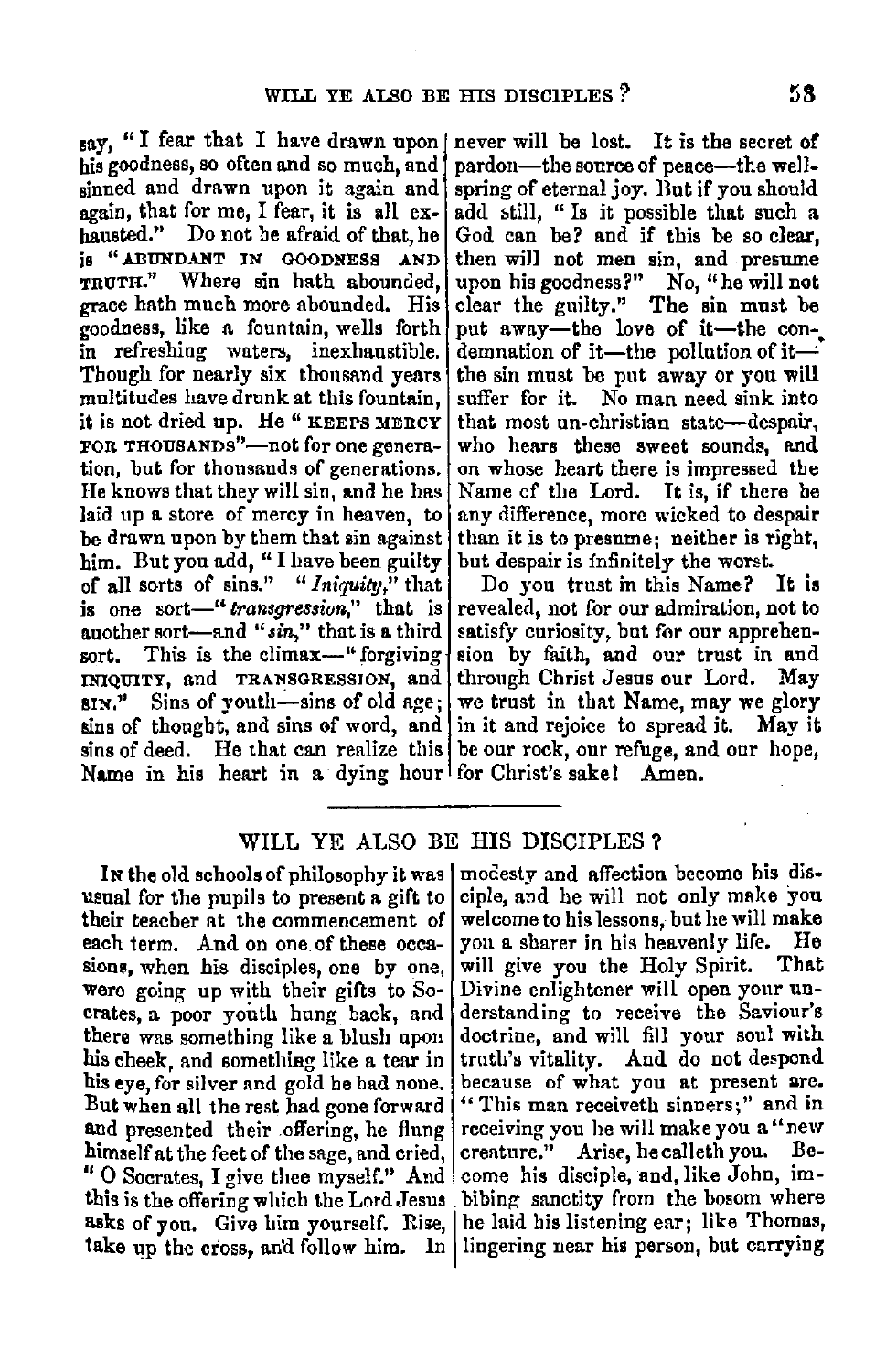misgiving was fused into faith and weep- and astonishment, whilst you can only ing wonder. like Paul, who, in every  $\vert$  cry, "My Lord and my God;" and howpulse of his intensified existence, felt scanty your present knowledge, you to purify yourself as Christ is pure.

in his heart a stony doubt, a stabborn  $\vert$  will learn in proportion as you love; misgiving, till, in the flash of over- however many your present doubts. misgiving, till, in the flash of over- however many your present doubts, whelming evidence, that doubt, that they will all be drowned in adoration ing wonder'; like Paul, who, in every  $\vert cy,$  "My Lord and my God;" and how-<br>pulse of his intensified existence, felt ever defective your present character, the life of Jesus throb, and who, next there will be kindled in your soulahope<br>to the desire of being with him, burned and an effort—the hope that when he to the desire of being with him, burned and an effort—the hope that when he with ardour to be like him, the effort appears you shall be like him, the effort

# TRIALS FOR THE TRUTH; HISTORIC SKETCHES OF BAPTIST NONCONFORMITY.

### CHAPTER VIII.-PRIVATE CONVERSATION.

AFTER walking about a mile from the place where he left his companion with the boat. Mr. Bates arrived at the residence of President Chauncy.

After indulging for a few moments in some passing remarks upon the weather, the country, and the' geneml health of the colony, Mr. Bates informed the president that he had come over to have a few minutes' particular conversation upon a subject in which he was greatly interested.

"Any assistance I can consistently render you shall cheerfully be given, said Chauncy.

Mr. Bates then informed him of his troubles of mind respecting baptism.

"Ah," said the president, with a peculiar expression of countenance,in which seriousness and pleasantry appeared to be equally blended, " did you not know that this is a proscribed subject with me?"

"I knew," said Strongfaith, "that it was the desire of those who called you to your present honoured and responsi· ble position, that you should not publicly preach what you conscientiously believerl was the truth of God."

"Do you mean to signify," asked Chauncy, "that your impression was, that they expect me to preach or teach  $\frac{1}{2}$ what I do not believe is truth?" at the same time rising aml closing the door of the room, which answered the double purpose of chamber and study, that good nature of the president too far.

outer ears might not catch the conversation.

"Ily no means.· They are too upright aml honourable to ask you to practise such public hypocrisy."

" You do weH to say that. The ministers aml the government of the colony are noble-mindeil, godly men, who detest deception, especially in the discharge of the sacred functions of the gospel ministry. True, they do not wish me to propagate among the stu• dents and people what they are pleased to regard as my peculiar sentiments. llut their tongue would cleave to the roof of their mouth before they would ask me to inculcate any doctrine which they knew I regarded as erroneous."

 $"I$  simply meant to say, in what  $I$ have just uttered, that I knew you were expected to keep silent upon a certain subject in which you believe----

" And yet," said the president, 'interrupting him, "upon that very subject you wish me to break silence."

This remark placed Mr. Bates in an unpleasant dilemma. Conscious of entire rectitude in the object of his visit, he·was pained at the thought of being suspected of a dishonourable motive. With the confession which he had just made, especially as coupled with the re• joinder of Channey, he saw there **was**  enough to excite such suspicion, and he feared that he had trespassed upon the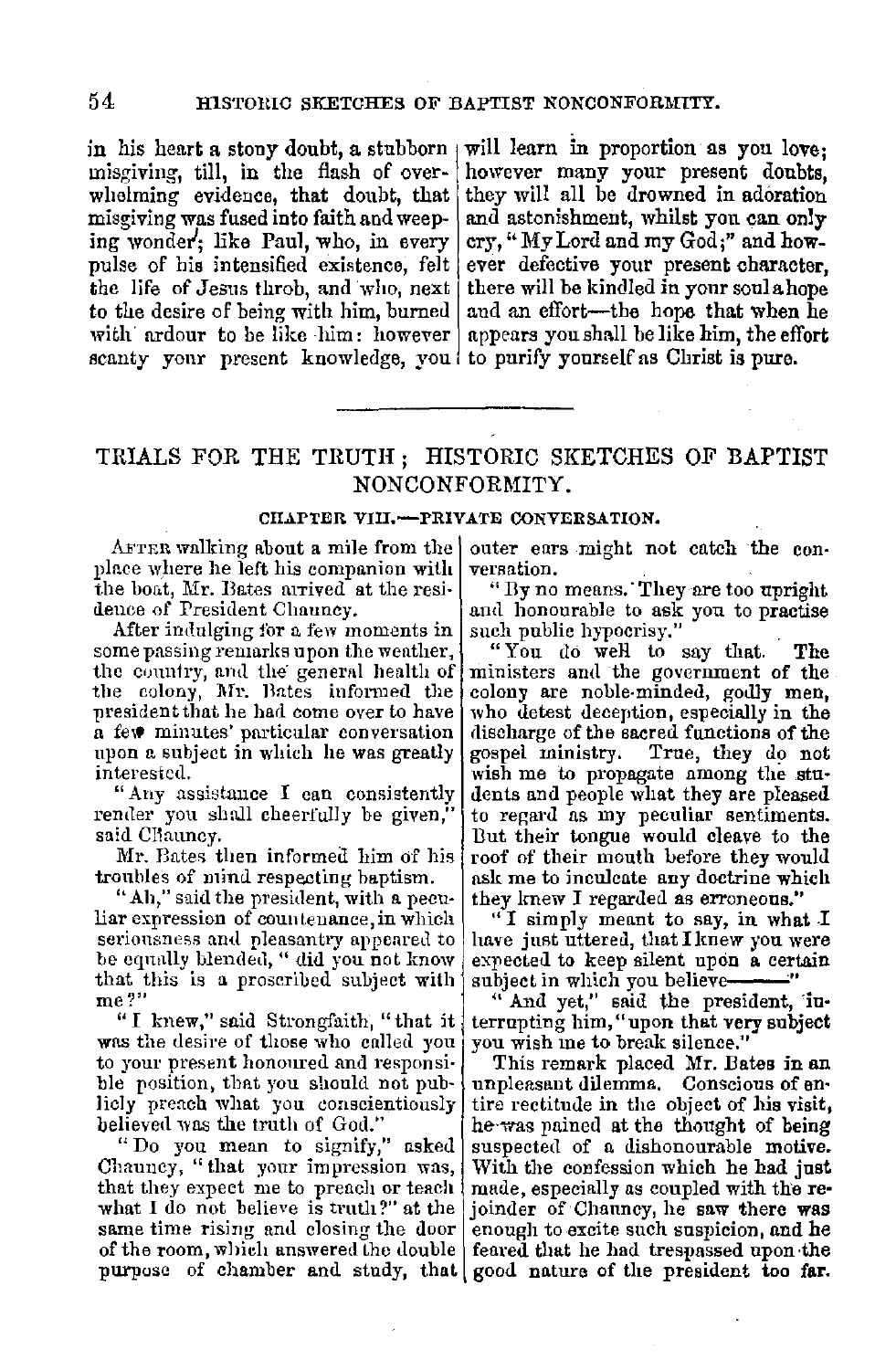The subject now presented itself in a new light to him. Although he came as an honest inquirer, he was not certain of the propriety of coming even in that<br>capacity. He began to feel that it was an extremely delicate thing to ask so important a personage as the president of a college a question touching a snbject on which silence was a condition of his retaining his presidency. Besides fearing that he was sinking in the esti· mation of Channey, he was also losing his own self-respect. Yet below all this was another element which mingled with his experience; it was a feeling of independence arising from his conscious integrity, by which he was convinced that there was no reason for losing his self-respect, and that, by developing the purity of his intention to the president,  $\vert$ he would rise also inChauncy's esteem. These conflicting feelings of his heart alternated with each other, almost as rapidly as the lights and shadows cast upon the ceiling of the study by the interrupted reflections of the sun's rays from the troubled surface of the river.

In a moment a new idea occurred to him, which assisted in extricating him<br>from his emberrassing position. from his embarrassing position. will converse with him as a scholar instead of a theologian," thought he; "perhaps he may then view the object of my visit more favourably." So soon as this thought had distinctly formed itself in his mind, he said, though in a somewhat hesitating manner, "Regarding you, sir, as a man of learning, well skilled in the ancient languages, I have come to ask you the meaning of a certain Greek word, which is found re- peatedly in the New Testament."

"O, ah, yes--I understand-you come to me as one of the faculty of this seat of learning, to ask me a question in philology; that alters the matter entirely; " and the good president letting both hands fall upon his knees, pushe<l back his great arm chair, raised himself in a more erect position, and appeared as much relieved as was-Bates himself. "Philology," continued he, "is a legitimate subject of investigation. To translate the ancient languages, and himself in his arm-chair, he carefully

especially those in which the Holy Ghost spake to prophets and apostles, , is to me a precious privilege. I see not  $\iota$  how any one can make it a ground of complaint. What word is it that you wish to have rendered ?"

"It is that word which expresses the act of baptizing," said Strongfaith.

" As a philologist, my reply is, that the word which, in the New Testament, expresses the act of baptism, is the Greek word 'baptizo,' the first meaning of which is to immerse, dip, plunge, or overwhelm ; out of this arise other secondary and subordinate meanings, such as to wash, cleanse, dye, &c., all of which, however, imply the idea of im• mersion, or its equivalents."

"How are we to know," asked Strong-· faith, "when the word is used in its primary, aml when in its secondary significations ?"

"We learn it from the nature of the subject in connexion with which the word is used. The general rule in the translation of one language into another is always to give to a word its primary signification, unless such «signification is incongruous with the context, or with the nature of the subject."

"Pardon me," continnell Dates; "but as I wish to have this matter made as plain as possible, let me ask if this is what you mean-when I read any passage in any author where.the word ' baptize' occurs, I must give to that word the meaning of immersion, unless such meaning is entirely inconsistent with the context."

"Precisely so. That you may under• staml the matter clearly, I will show you some instances of the use of the word from the ancient authors."

The president rose from his large, leather-bottomed arm-chair, and opened the dark door of what Bates had sup• posed was a large closet, or wardrobe, but which, when opened, he perceived, was well filleu with books. It **was his**  library.

Chauncy stooped down, and took from the lowest shelf a largo folio volume, bound in what appeared to be dried parchment or sheep-skin. Seating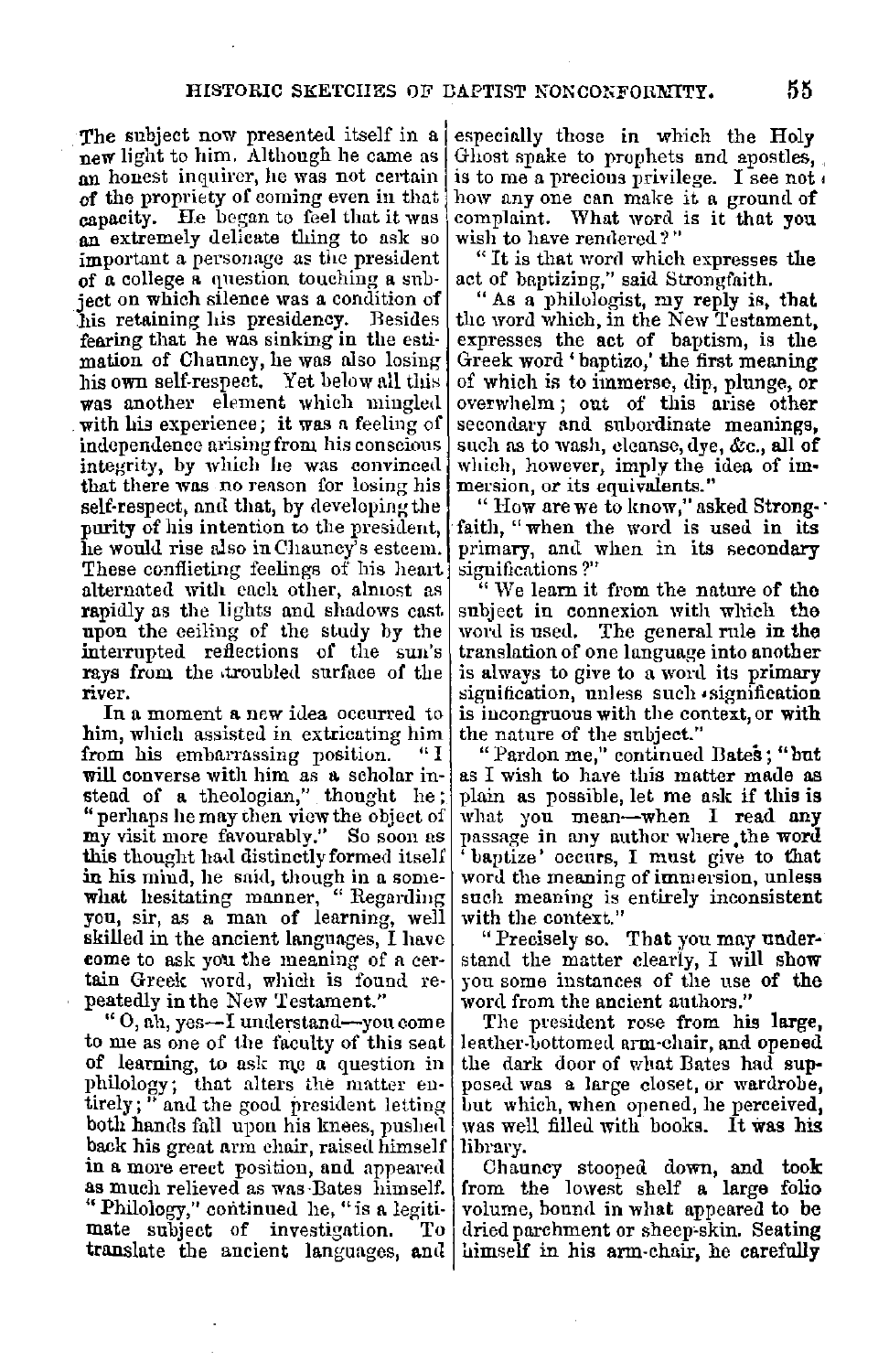opened the volume, saying, "This is a valu- | he asked Strongfaith what act he sup. able edition of that old Greek author, Diodorus Siculus. I will read from it into English two or three passages where the word' baptize,' in some of its grammatical forms, occurs ; but instead of translating that word, I will use 'baptize; and yourself will readily see how it should be rendered. The first is the account of a -confusion of a fleet of vessels; it is as follows: ' The admiral's vessel being baptized, the armament was thrown into great disorder.'"

"He doubtless means," said Strongfaith, "that the admiral's vessel was sunk, and that this circumstance threw the ,fleet into great confusion.''

Turning over a few pages, he read another: "'Most of the land animuls that are overtaken by the river, (that is, in time of a freshet,) being baptizetl, perish.'"

" Surely, 'being baptized' in that passage," said Bates," must mean being overwhelmed, or sunk; for how otherwise could the animals perish?"

"Take another," said the president, opening the heavy volume at another place, and reading-" 'The river rush-<br>ing down with an impetuous current, baptized many, (that is, of the soldiers,) and carried them away as they were<br>swimming with their arms.' How swimming with their arms.' would you understand their being 'baptized ' in that passage?"

"I think," said Strongfaith, "it means that they were overwhelmed by the rushing waters."

The president now replaced this book, and took down another, somewhat thicker, and bound in dark-coloured leather, with two large brass clasps.

" This contains," said he, "the lives of many ancient warriors and philosophers, written by the laborious and learned Plutarch." He placed it upon a small reading stand with three crooked legs, the top of which was in imitation of an open book, and having found the passage he wanted, he read as follows: "In this whole company there was not to be seen a buckler, a helmet, or a spear; but instead of them, cups, flagons, and goblets. These the soldiers baptized in huge vessels of wine, and drank to each other." Then pausing

posed was indicated by the word ' baptized' in that passage.

"Undoubtedly dipping," was the "They dipped out the wine with their cups and goblets, and then

drank it."<br>"Here is another instance in this same author-it reads as follows: ' Even now, many of the weapons **of** the harbarians, bows, helmets, fragments of iron, breastplates, and swords are found baptized in the mud, though it is almost two hundred years since the battle.' What do you think is meant by 'baptized ' in that passage?" asked the president.

"l think the writer means to . **say**  that these weapons were *buried* in the mud."

"Certainly; and this idea. of burying is expressed by the word 'haptized.' Let me now refer to a famous old Jewish writer, who lived in the days of the Emperor Vespasian, and was present at the destruction of Jerusalem by Titus, his general. In giving an account of the storm that overtook that unfaithful prophet, Jonah, Josephus says, 'that the sailors were not willing to cast the prophet overboard, until the ship was just<br>going to be baptized.' How do you going to be baptized.' understand that?" asked the president in his usual professional style, as though

Bates was one of his pupils.<br>•• I understand him to say that those mariners hesitated about casting Jonah into the sea, until the vessel was just going to sink in the waves.''

"Very good. Here is n similar use of the word," said he, as he opened the book in another place. " Speaking of a certain city, he says, 'The inhabitants left it as people swim away from a ship which is being baptized.'"

"Surely, he can mean nothing else than a sinking ship," replied Bates.

CHAPTER IX,-OPINIONS OF THE LEARNED.

VAnrous other Greek authors were taken down by the president, and ex-<br>tracts read from them, in which the word "bantize" occurred, and which Mr. Bates saw, unlearned as he was, should be translated "immerse, overwhelm," or by something equivalent.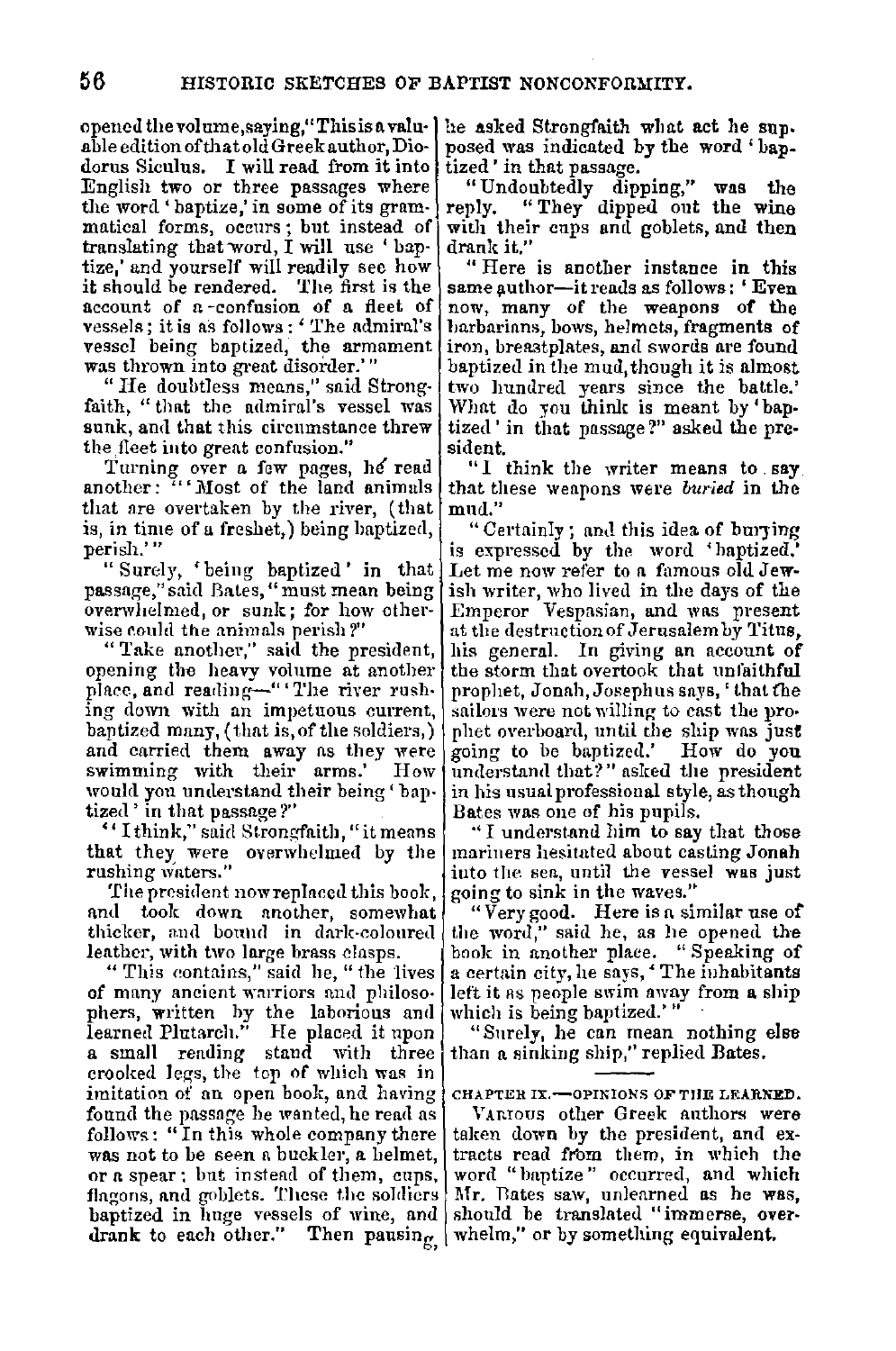" Sometimes," said the president, volume, which had quite a fresh appear-" the word is used metaphorically, and sometimes hyperbolically, and then it  $m$ ust be understood according to the rules for the interpretation of such use of language. A little common sense is **<sup>a</sup>**great help in such cases. These uses of the word, however, do not nullify the fact that its primary and common mean-<br>ing is to immerse, or dip."

"Pardon me," said Bates, " if I ask whether learned men generally admit that this is its original signification."

"As to that, I am willing that they should speak for themselves. Having<br>investigated this word historically as well as philologically," continued the learned president, "I have had occasion to consult the opinions of others, and therefore can turn at once to the volume and the page where their decision is recorded." During the utterance of this language, he crossed the room, and reached from his library a volume which had the appearance of being greatly use<l.

"This is a work of Calvin, the eminent Genevan divine. In it I find the following passage, distinguished both for its cleamess nnd strength." He then read as follows: "The very word 'baptize,' however, signifies to immerse; and it is certain that immersion was the practice of the ancient church.' You can have no doubt as to what was his **opinion."** 

"I think not," replied Strongfaith.

" Hear, now, what Martin Luther, the great reformer, says." Opening a volume of Luther's works, he read as follows: " The term ' baptism' is a Greek word. It may be rendered a dipping, as when we dip something in water, that it may be entirely covered with water. And though that custom be quite abolished among the generality, (for neither do they entirely dip children, but only sprinkle them with a little water,) nevertheless they ought to be wholly immersed, and presently to be drawn out again. For the etymology seems to require it."

After replacing Luther upon the shelf, the president recrossed the room, and took from his study table a smaller Strongfaith, "if baptism was anciently

ance. "Here," said he, "is a book written by a learned professor from the north of Holland. His name is Witsius.<br>I was just looking it over as you came in; " and then turning over a few leaves, said, "He uses the following language: ' It cannot be denied that the native signification of the word "baptize" is to plunge, to dip.' Hear, also, what Vitringa says: 'The act of baptizing is the<br>immersion of believers in water. This immersion of believers in water. This<br>expresses the force of the word. Thus. expresses the force of the word. also it was administered by Christ and his apostles.' I could quote to you various other authors who bear similar testimony to the meaning of the word; but it is now the hour for me to meet my class at recitation. Stay with me and dine, and we will resume the con-<br>versation after dinner."

'l'his kinil invitation Bates declined. He had obtained all he came for, and was now desirous to depart. They wnlked together to the front door of the house, conversing as they went, and then respectfully took leave of each other. Rates had withdrawn from the house but a few steps before Channey called after him-

" Hold; here is one other historical fact of too much importance for you not to consider. And that has reference to the practice of the Greek church. The Greeks, of course, understand their own language. Now, it is a significant<br>fact that the Greek Church bas the Greek Church has for ages been in the habit of administer• ing baptism hy immersion, because they umlerstand that to be the meaning of the word. Where can we find **better** umpires?"

" **A** single question more," sai<l **Bates,**  " which I meant to have asked before. Did not the Greel,s have words **which**  signified to sprinkle and to pour?"

"Certainly. • Rantizo' means to sprinkle, and' cheo' signifies to ponr."

" Are these words ever used in the New Testament in describing the ordi• nance of baptism?"

"Never, never! " said the president, with emphasis.

"It is certainly very strange," added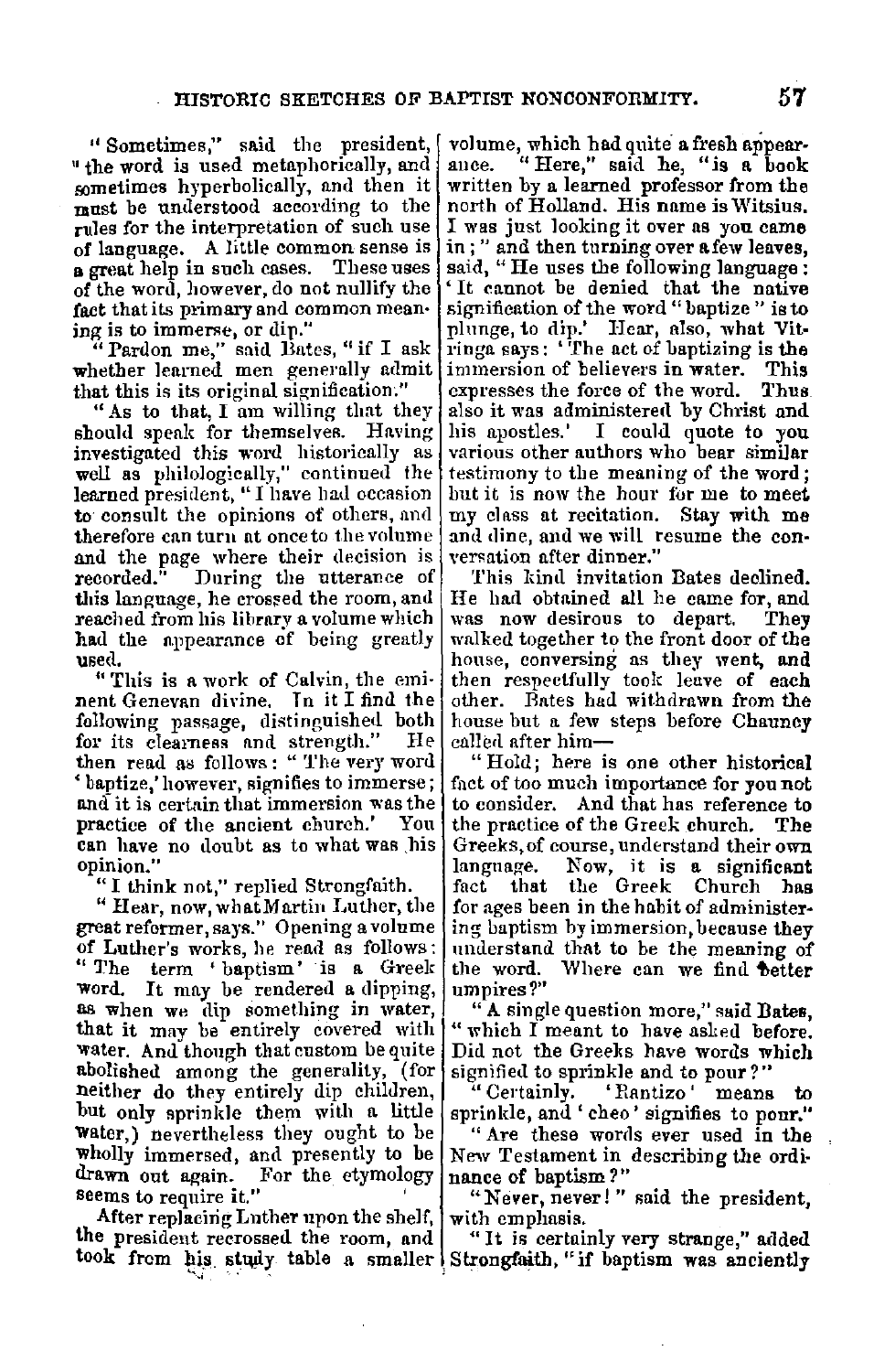administered by sprinkling or pouring, that those words are never used in describing the act, but, on the contrary, that word is always employed which signifies to immerse."

" Very strange, very."

"Is it not likely, sir, that if sprinkling or pouring had, in any instance, been practised, that word would have been employed by the sacred writers to describe the scene, which signifies to pour or to sprinkle?'

"You are as able to answer that question as I," said the president; " so farewell, for I must be gone;" and away he slowly walked to meet his class.

CHAPTER X.- MIDNIGHT INTERVIEW.

BATES retraced his steps through the underbrush, found the boatman where he left him, and soon recrossed the river.

During the remainder of the day, no opportunity was offered for conversation with Stephen; but in the evening, after the last customer had left the store, and when the first favourable moment for inquiring had presented itself, Stephen asked the result of the Cambridge interview.

"Close the store, and you shall know."

Stephen shut the window shutters, and fastened them, then closed the door, and locked it on the inside. Strongfaith was sitting in an old, broken, rushbottom chair, with the Bible in his hand; a rushlight, in a greasy brass candlestick, stood on the corner of the The picture was completed counter. by Stephen seating himself upon a rough sugar box in front of Mr. Bates.

"Now," said he," tell me all about it." Strongfaith related, as fully as he could remember, the details of the conversation.

"If all that the president told you is true, it certainly furnishes a strong argument for the Baptists."

"I think as much : and suppose, now we are alone, that we examine some of the prominent instances of baptism recorded in the New Testament in the light of the information with which he has furnished us. Let us look at them,

and see whether the various circumstances connected with them are in harmony with immersion, or whether they are more consonant with some other mode of administration."

It is not necessary to give at length the conversation of these two sincere and earnest inquirers after truth. It will be sufficient for our purpose to say that the conclusion at which they arrived was, that the various circumstances which are related in connexion with the New Testament baptisms, were absolutely necessary, in case immersion was the practice; whilst, on the other hand, they were not only unnecessary, but also incongruous with any other mode.

"It seems to me," said Strongfaith, "that the evidence is almost, if not quite, conclusive that primitive baptism was administered by immersion. Let us group these circumstances, which we have examined, together. The primary meaning of the word 'baptize' is to immerse. Christ was baptized in Jordan; after being baptized, he came up out of the water; John baptized at Enon, near to Salem, because there was much water there; when Philip baptized the eunuch, they went both of them down into the water, and after the baptism they came up out of the water; and Paul says we are buried with Christ by baptism unto death; that as Christ was raised up from the dead by the glory of the Father, even so we also should walk in newness of life. And here again, in his Epistle to the Colossians, he says, ' Duried with him in baptism, wherein also ye are risen with him, through the faith of the operation of God.' **Buried** by hantism; the burial is in the ordinance, and in this also is the resurrection spoken of; for Paul is explicit in saying, 'Ye are buried with Christ in baptism, wherein, i. e., in which baptism ye also are risen with him.' The burial and the resurrection are in the baptism, and these, whilst they remind the believer of the burial and resurrection of Christ, as the grounds of his Christian hope, are, at the same time, beautifully symbolical of the believer's death unto sin, and his resurrection to a new life. It cannot be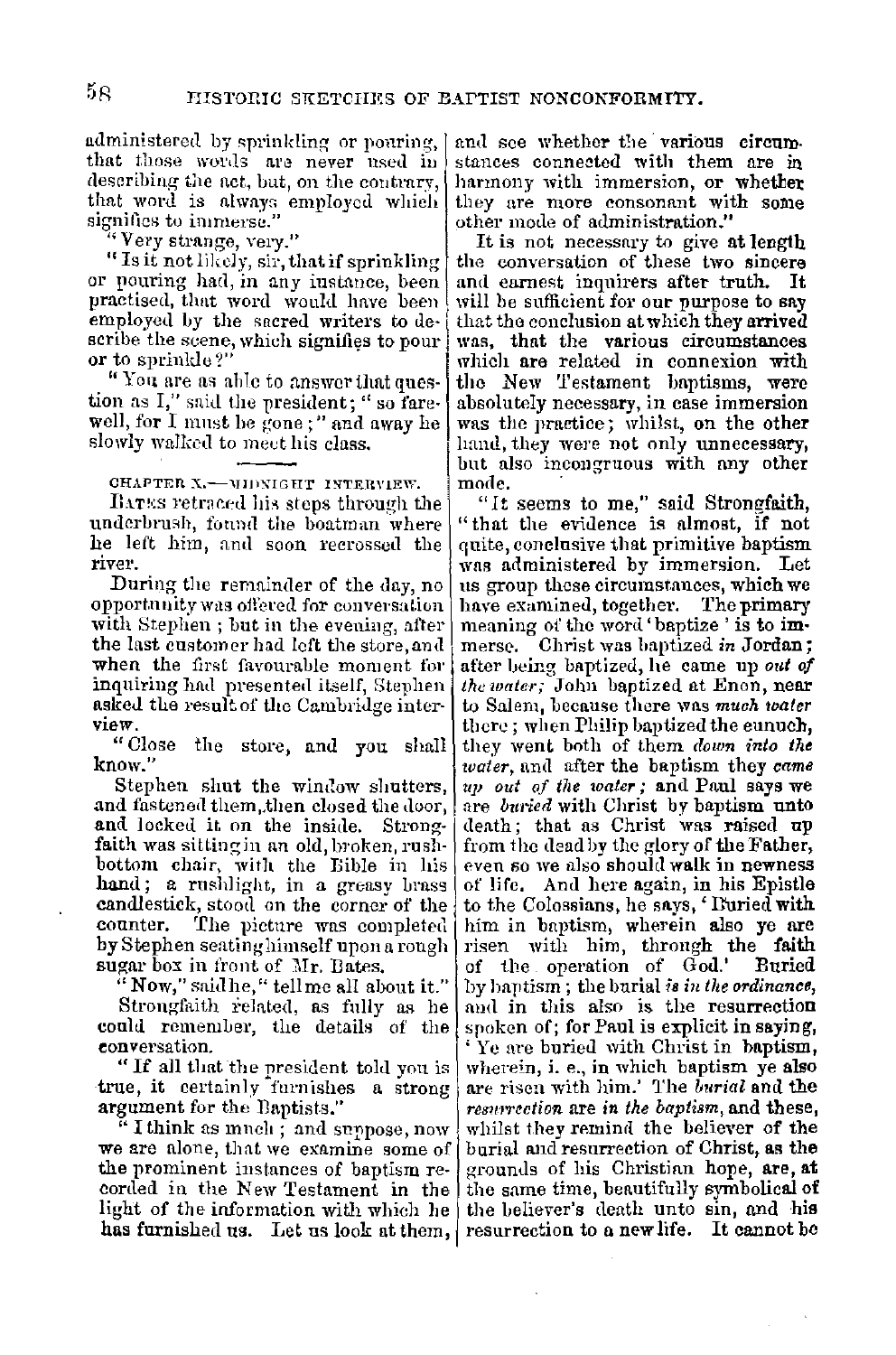denied that Paul's language on these passages is in perfect harmony with baptism by immersion, but it is entirely incongruous **if** the ordinance were au• ministered in any other way. Where is there any burial or resurrection in the act of sprinkling or of pouring? There is none.

"All these circumstances, whether considered singly or together-this baptizing where there was much watergoing down into the water-coming up out of the water-being buried and raised again-were not only harmonious with, but were absolutely necessary to, immersion, but not to any other mode. It is certainly very strange that all these circumstantial incidents should have been mentioned, if the ordinance did not require them; and it certainly would not have required them if it had been administered by sprinkling or pouring."

" Hark!" said Stephen; " did I not hear voices and footsteps by the door?"

" I should think not," replied Strong-<br>faith. " It is now midnight. The "It is now midnight. colonists are in bed; probably not a family is awake, except where sickness exists." A slight noise at the door, like that of persons stepping on the ground, caused him to pause. He then added, "You may be correct, but if so, they are probably some sailors who have wandered from their vessel, and on their return have come this way to see whether the store was open."

" Perhaps our light shines through the crevices of the doors and shutters, and attracts them."

Stephen was correct. Pynchon and Endicott, who had been attending a conference at the house of Parson Cotton. to deliberate upon the best measures to be adopted for the suppression of heresy in the colony, and where, by the<br>interest of the subject, their conversation had been continued late into the .night, were on their way home. Seeing, . through the chinks and crevices of Bates' store, a light, their attention was

" What does that mean?" said Endi-• oott; " are thieves plundering Eates's store? He usually closes the trucking house and goes home early."

"It would not be surprising," said Pynchon, "if Bates himself were there, holding converse with some of the suspected ones, or perhaps, trying to pervert to a baptistical use those passages of the Holy Scriptures to which I found the leaves of his Bible turned down the  $\cdot$  other day."

"He truly lias selected an appropriate time for his deeds of darkness, if the case is as you suppose."

" It always has been so, brother; here• tics love darkness rather than light, be• cause their deeds are evil. Being chil• dren of the night, and not of the day, they shrink like owls and bats from the light."

The two Puritans had now reached the store. To gratify their curiosity, they paused at the door. Through one of the crevices, by means of which the light within had been betrayed, they could see the employer and his clerk in earnest conversation. It required no effort to hear what was said. The last words which we have recorded as having been uttered by Strongfaith, they heard with perfect distinctness.

"What think you of that?" asked

Endicott.<br>"Think! It is just what I have supposed for some weeks," replied Pynchon.

" Not satisfied with being infected **by**  this loathsome leprosy 11imself, here **he**  is, like some foul wizard, labouring at midnight to bewitch this unsuspecting youth, and infuse the contagion into his  $\boldsymbol{\check{\mathsf{s}}}$ oul.''

His voice arrested the attention **of**  Stephen, as has already been described. They perceived that they were heard, and, not wishing to be known, they hastily left the.door, and pressed **towards**  home. When Stephen opened the door, and looked out into the darkness, he could see nothing but the indistinct forms of two unknown men in the dis• tance, who soon disappeared entirely from view.

The conversation having been,in this manner interrupted, and the door being open, Mr. Bates told Stephen he thought they had better close the store for the night, and resume the conversation some other time.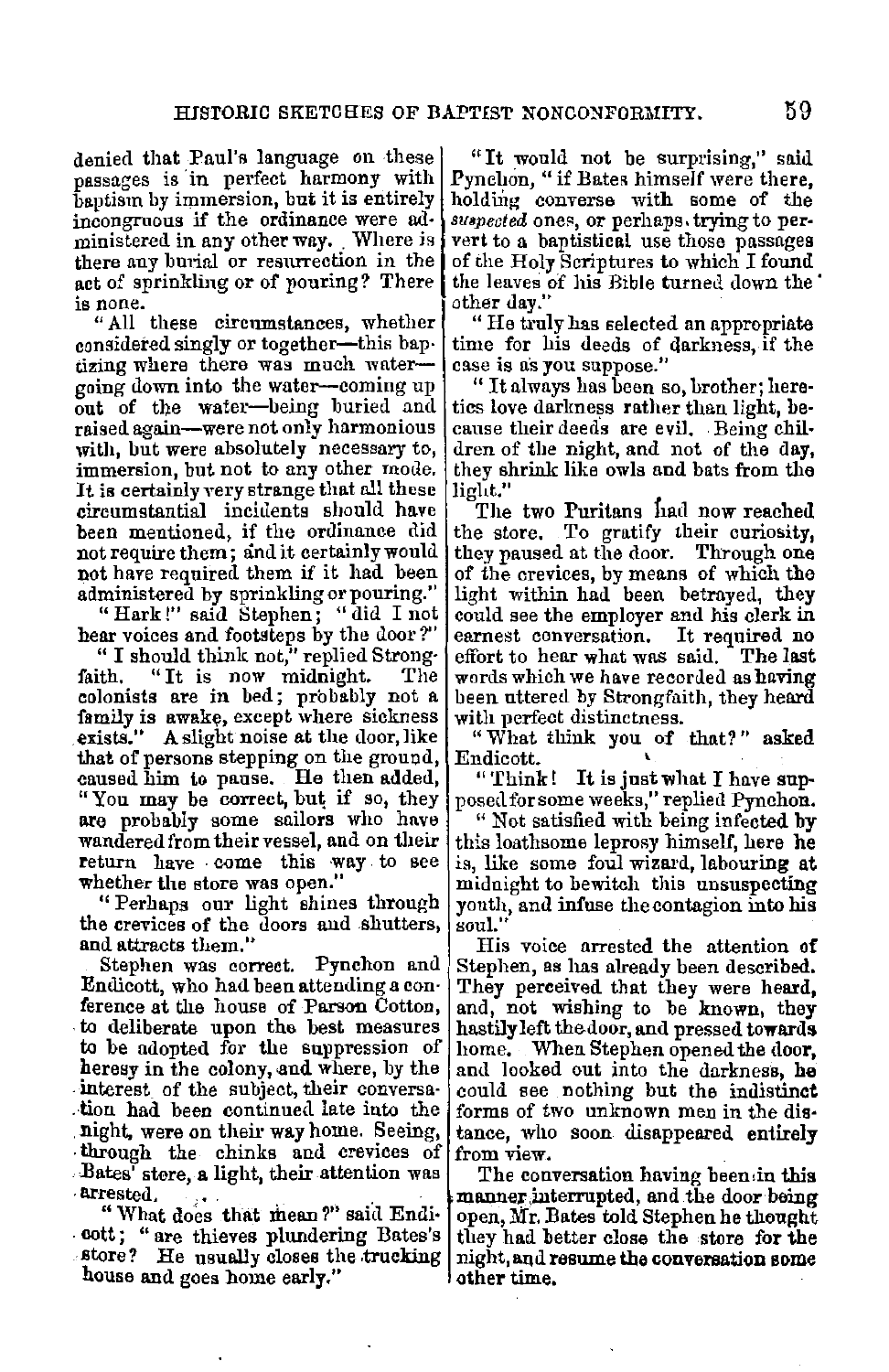# 60 POETRY.

# SORROW AND SIGHING SHALL FLEE AWAY.

Ju.. **XXXV.** 10.

No shadows yonder! All light and song; Each day I wonder And say : How long Shall time me sunder From that dear throng?

No weeping yonder! All fled away; While here I wander Each weary day-And sigh as I ponder, My long, long stay. No parting yonder ! Time and space never Again shall sunder; Hearts cannot **sever;**  Dearer and fonder Hands clasp for **ever.** 

None wanting yonder! Bought by the Lamb, All gathered under The ever-green palm;-Loud as night's thunder Ascends the glad psalm.

# THE UNCHANGING FRIEND.

- WHEN SOITOW clouds thy brightest day, And hopes too fondly cherish'd Pass like some hasty dream away-When fairest joys have perish'd-Oh ! why should sadness fill thine heart, And " light afflictions" grieve thee? Though earthly comforts may depart, Thy God will never leave thee!
- When dearest friends unfaithful prove, In life's sad, loneliest hour;
- When those who gain'd thy warmest love
- Fade like some fragile flower,-
- Oh, let not tears bedim thine  $e$ ye, $-$ Though hnman ties deceive thee;
- Yet one unchanging Friend is nigh, And He will never leave thee !

When dire temptations thee affright, When Satan long assaileth,

And, while thou shrinkest from the fight,

Thy foe almost prevaileth;

Oh, look to God for inward strength, Nor let the conflict grieve thee;

Thou shalt victorious prove at length, For He will never leave thee !

Oh, trembling Christian! courage take, No cause hast thou for grieving;

The Saviour never will forsake The soul in him believing.

- When passing through the darksome vale,
- His presence will relieve thee:
- Fear not, though heart and flesh **may**  fail,

For He will never leave thee ! H.M.W.

# THE POET MONTGOMERY.

The venerated JAMES MONTGOMERY peacefully breathed his last on April 30th, at his residence, the Mount, Sheffield, in the 84th year of his age. Usefully aclive to the last, full of days and of those best of honours, the reverential esteem of Christians of all denominations and the grateful regard of the millions whom his genius and piety have solaced under sorrow or warmed the sufferings of a long illness.

into devotion, he was exempted from Denomination in his own neighbour• JAMES MONTGOMERY was the son of a Moravian Missionary, who died in the West Indies. He was born Nov. 4, He was born Nov. 4, 1771, at Irvine, in Ayrshire, but re-<br>ceived his education at the Brethren's Establishment at Fnlneck, near Leeds, While retaining a warm filial attachment to the Ancient Church of the United Brethren, he connected himself chiefly, at one time, with the Wesleyan hood, but, in his later years, **was a**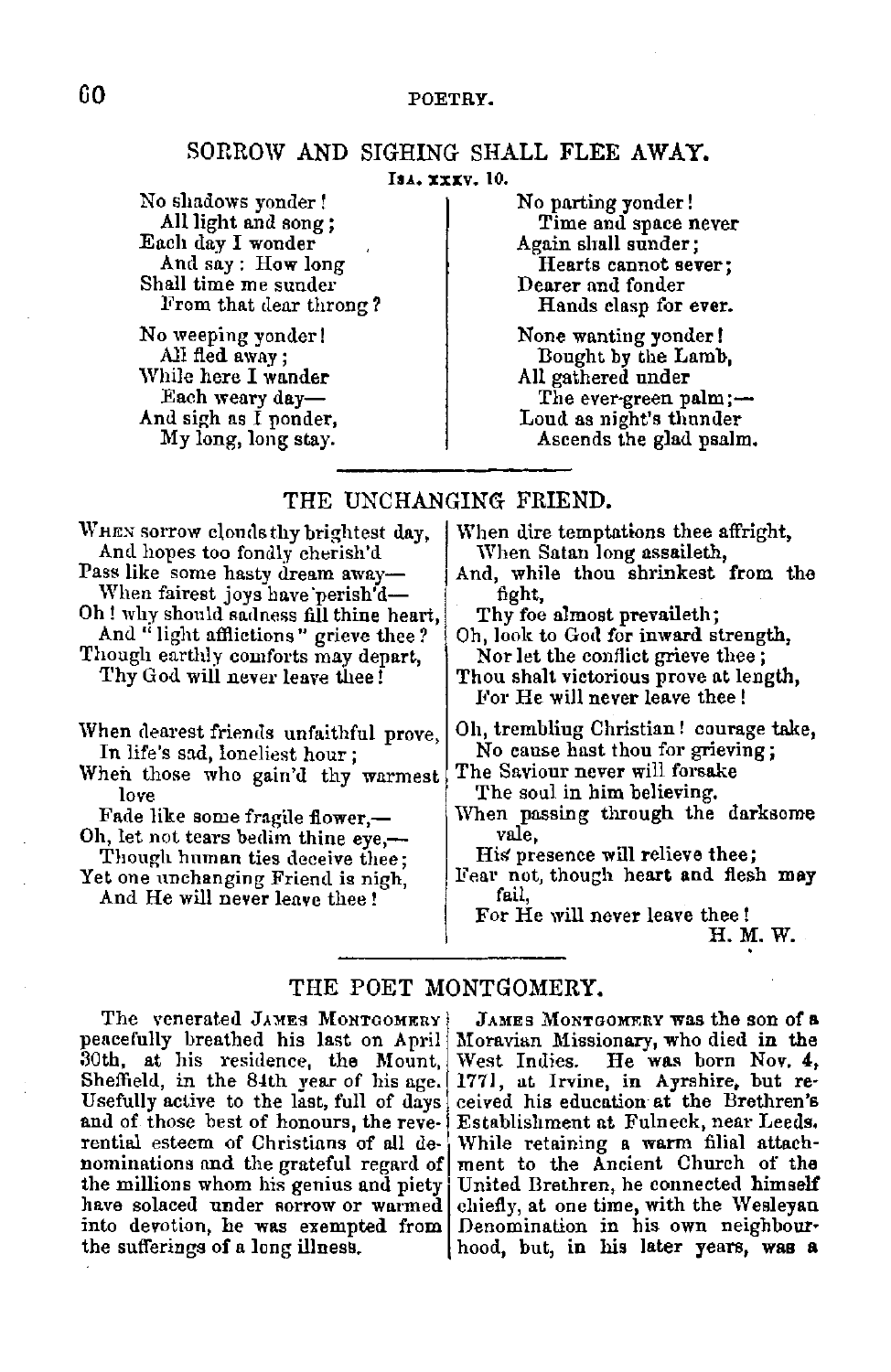regular attendant upon an evangelical tended to narrow the circle of his ministry in the Establishment. No man was ever more free from either polemical or sectarian narrowness; and<br>the catholic spirit of his hymns corresponds to the whole tenor of his con-<br>duct. His life presents three distinct phases. For many years, the patriotic and spirited Editor of the *Sheffield Iris*, he was a fearless advocate of Civil and Religious Freedom as well as of every philanthropic object, at a time when liberal principles were not a passport to popularity or to profit, and when the press generally had not attained to the rank and power of a Fourth Estate.

His 'Wanderer of Switzerland," published in 1806, first established his reputation us a poet, in spite of the most cruelly unjust article that ever<br>discraced the Edinburgh Review. His disgraced the *Edinburgh Review*. latest original publication was, 'The Pelican Island and other Poems,' which appeared in 1828, and which, in poetical fancy, vigour, and melody of numbers; is at least equal to any of his former<br>works. His collected noetical works were published, some years ago, in four volumes 12mo, and more recently jn a single volume Bvo, double columns. We shall not attempt here a critical estimate of his poetry, but may remark, that not only are many of his lyrical poems unsurpassed in beauty, but they have furnished the key-note to other strains ; and among those writers who have, consciously or unconsciously, ehown their admiration of his compositions by imitating his stanzas, may be mentioned, Lord BYRON, Mrs. HEMANS, and some of the best Transatlantic<br>bards. His works, during the season of his greatest popularity, exerted in fact a considerable influence upon poetical taste. The religious character of his longer poems has, no doubt, among their favourite "songs of praise."

readers ; but, both in this country and in the United States, they have run through numerous editions.

During the five-and-twenty years that have elapsed since his latest original publication, **Mr.** MoNTGOMERY has devoted himself chiefly to labours of benevolence and local usefulness, in the town with which his name has been<br>identified, and where he has resided for more than sixty years. His poetical labours have, of late, consisted almost entirely of hymns, or of occasional verses, written at the request of friends, whose applications, sometimes oppress• ively numerous,he was always ready, as far as he could, to meet. Only last **year,**  Mr. MoNTGOMERYput forth an authentic collection of all his original hymns,'upon completing which he had long set his mind. In the preface, alluding to this<br>'most serious work of a long life, now passing fourscore years,' he cites, as expressive of his own feelings, some lines from what, he says, may be es-<br>teemed a sainted authority on such a suhject:--

" Bishop Ken, somewhere says, beau• tifully, humbly, and poetically,-

- And should the well-meant song I leave behind, With Jesu's lovets some aeeeptance find,
	-
	- 'Twill heighten e'en the joys of Heaven to know,
	- That in my verse saints **sing** God's praise below.'

And was not this hope prophetic?"

Mr. MONTGOHERY lived to forestall the fulfiment of the prophetic hope in his own case; and, so long as the English tongue is spoken in either hemisphere, his hymns will continue to rank, with all the Churches of Christ,

# MONTHLY SUMMARY OF PUBLIC AFFAIRS.

THE difficulties connected with the  $|$  the Danubian principalities, and are Eastern question have not lessened, everywhere retreating, leaving behind

although the Russians have evacuated them the bodies of some 50,000 of their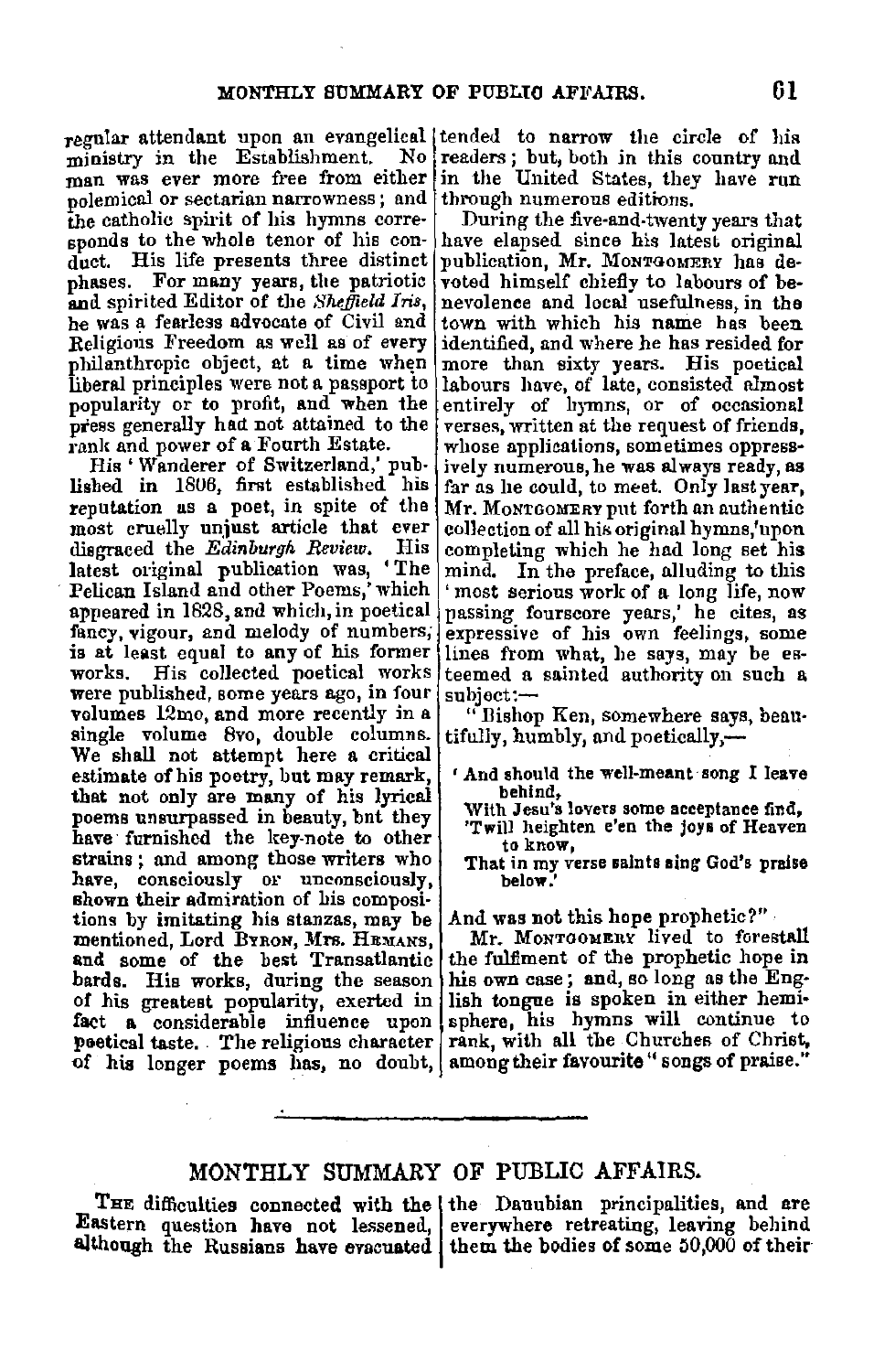comrades, who have fallen victims either to the weapons of the Turks, or to a still more formidable foe-disease. The inquiry now is, what will be the effect of this new phase in the Eastern question?

During the recent debates on the Abolition of University Tests, Vote for the Salary of Chaplains of Gaols, and on the second reading of SirW.Clay's motion for the Abolition of Church Rates, the Voluntary Principle has acquired an influence in the House of Commons, which will every day become stronger, and more widely extended. In the debate on Sir William Clay's Bill. Lord John Russell again assumed the championship of the Church of England, declaring he will not permit the Voluntary System to supersede the establishment, nor could he dispense with compulsory rates for the repair of churches.

Surely, on the part of Dissenters, there will be an end to all confidence in tais *quasi* liberal. The Times, in one of its most powerfully written leaders of Friday, June 23rd, has given his lordship a severe, but well-merited eastigation. We regret we can only find room for a brief extract from this, considering its source, very remarkable and interesting article :-

"There are various kinds of church-There is the churchmanship mauship. of those who believe the Church of England to have dropped down as it is from Heaven, who think Canterbury the centre of the earth, and that the day will come when all nations will go to church twice a-Sunday, begin service with 'Dearly Beloved,' and finish once a-month with a collection for the National School Society or the local There are those Maternity Institution. who take a rabrical turn, are deep in the canons, know the Bishop of London's last charge by heart, and in what exact respects the order at St. Barnabas differs from that of St. PanPs. Another class may or may not combine with these studies a taste for missals, breviaries, and hymnals, and a qualified respect for the Church of England as a daughter of Rome. There are those who have an immense respect for the Establishment

as a very good thing and full of good things, and that rewards with good livings those who go the right way to get them. There are poor good souls who have derived all their religion from the Church of England, and can understand no religion but hers. There is an easy sort that likes the Church of England for its well-behaved, inobtrusive They can sleep under its cliaracter. shadow. When they have gone to morning service on Sunday, and slept through the sermon, they are free for the week. and the Church will not hunt them out if they follow their own ways till next Sunday. There are more varieties, but. as we are not writing the natural history of the Church of England, we will jump to the one before us at this moment. It is the variety of which Lord John Russell promises to be the head and type-the Church-rate-Church of Encland man. We have long had a Priestly party, and we have now a Church-warden party. The civil war which has raged for some twenty years at Braintree has spread to Westminster, and Lord John has taken the place of the reverend, but we should think very brainless, ineumbent of Braintree. His lordshin has not the reputation of a perfectly. unexceptionable son of the Church. He will stand on the platform of Exeterhall with a Wesleyan as soon as he would stand on the platform of a railway with him. He has had various scuffles with the so-called High Church. and, unless the instinct of his foes has deceived them very much, he is half a Dissenter at heart. Yet, as they say that all men love something, and all men have their bit of romance, and all men know one thing better than anybody clse. Lord John Russell has his High Church idiosyncracy. He will go to the stake for Church-rates. He will follow his illustrious relative and namesake to the block for the Church's scered and indefeasible right of exacting a halfpenny in the pound from the rent of myrinds who never enter her temples. The whip was emploved on Wednesday with unusual energy. It was The canmade a Ministerial question. vass was rewarded with a majority of 20,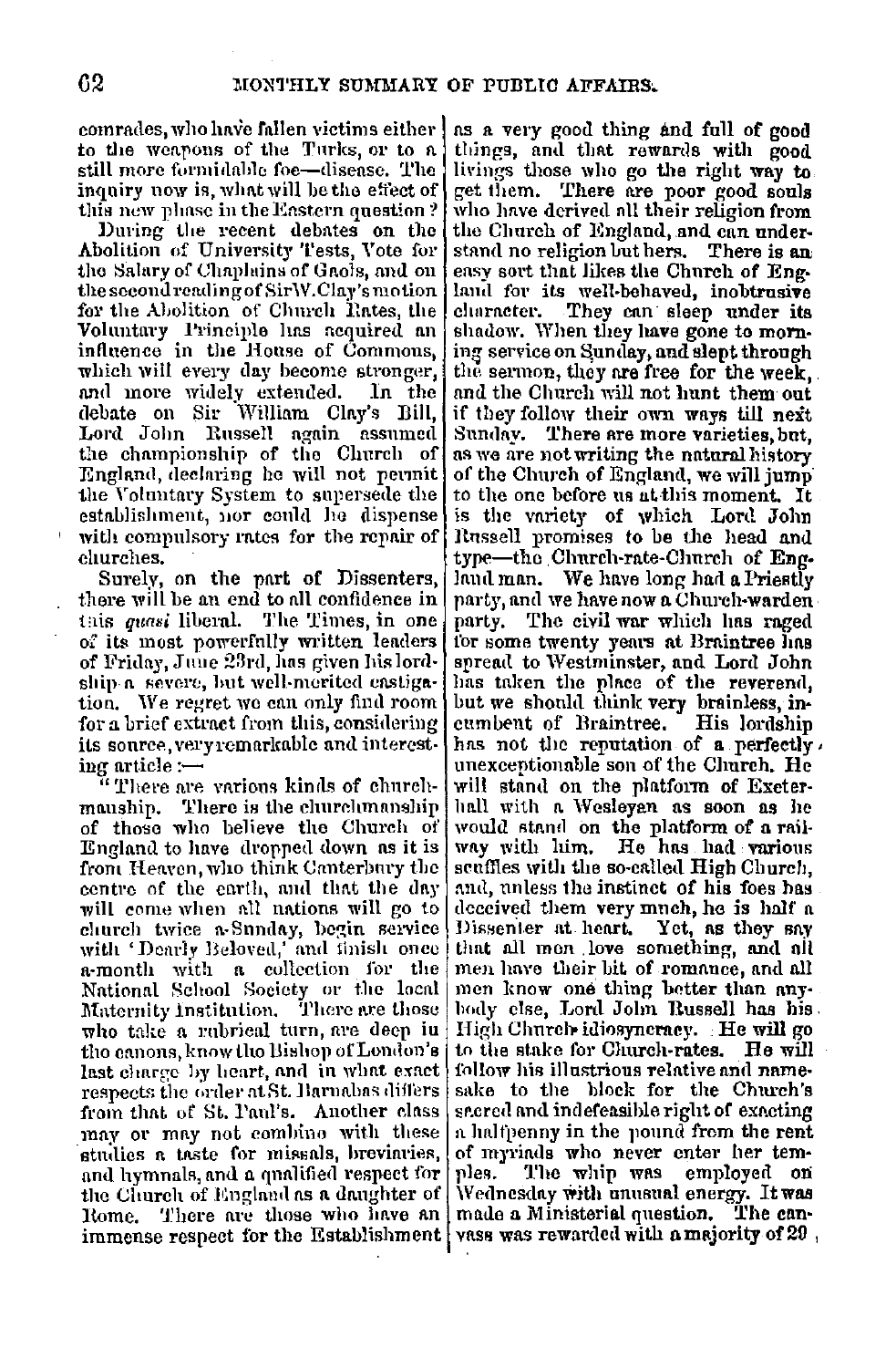which it is needless to say, leaves the | law courts have left it,-a mere bone of question in much the same state as the contention."-Times, June 23, 1854.

### DENOMINATIONAL INTELLIGENCE.

- pendent) read the Scriptures and prayed.<br>The Rev. J. H. Hinton, M.A., of London, J. Stent, F. Wills, and others; and in the suitable addresses on the occasion.<br>
Somes, B.A., the Hon. and Rev. Baptist rence, on his resigning the pastorate of
- RUSHDEN, NORTHAMPTONSHIRE (Old of alfectionate regret. Meeting).-On June 8th, the recogni-<br>
tion of the Rev. Geo. Bailey, formerly RESIGNATIONS.<br>
tion of the lev. Geo. Bailey, formbridge- MARGATE, St. PETER's.--The Rev. D. by Revs. T. Robinson, of Little Staugh- less exposed.<br>ton; T. Williams, of Sharnbrook, Bed. DERBY.-Dr. Perry has stated his intention<br>fordshire; Thos. Baker, B.A., of Bristol of resigning the pastorate of the church College; and J. Whittemore, the late at Agard-street, and is open to invitations.<br>pastor of the church-now of Eynsford, MINISTERIAL CHANGES. pastor of the church-now of Eynsford, MINISTERIAL CHANGES.<br>Kent. Hands. Jackson. SALRSURY.-The Rev. T. Hands. Jate<br>BRIGHTON, May 17.--Mr. Israel Atkinson, Bantist, missionary in the Word India.
- by in Ebenezer Chapel, Richmond-hill inc.<br>Messrs. Milner, of Shadwell: Foreman, MrLL's HILL, NEAR BOLTON.—Mr. Joseph of Mount 'Zica Chapel, Hill-street, Lon- MILL's HILL, NEAR BOLTON.—MI. Joseph don; and Murrell, of St. Neots, Hunting- Knightley, of Horton College, has ac-<br>donslite, took part in the services. donslite, took part in the s

primate address by the Rev. J. Rawson, Hare (Wesleyan), of Whitchurch.<br>was presented to Mr. Walcot, which was lassociations and ANNUAL<br>most feelingly responded to by Mr. W. ASSOCIATIONS AND ANNUAL The meeting was also addressed by Itevs.  $\vert$  SERVICES. **J.** Foster, of Farsley; J. P. Chown, of GLOUCESTER BAPTIST ASSOCIATION.-The

Lord's Day, Mr. Walcot preached his<br>farewell sermon. RECOGNITION SERVICES.<br>RAMSGATE, CAVENDISH CHAPEL. - On farewell sermon.<br>Duplex. - A meeting was held May 17, on

- The 7th, of the Rev. B. C. Etheridge, DUDLEY. A meeting was neid hay 17, on<br>as pastor. The Rev. H. J. Bevis (Inde-<br>pendent) read the Scriptures and prayed.<br>after 28 years of labour and usefulness. The Rev. J. H. Hinton, M.A., of London, It was presided over by the Rev. T.<br>delivered the introductory discourse. The Ivan, of Birmingham, who, on the part Rev. F. Wills (the late pastor) prayed the  $\left| \begin{array}{cc} 0 & \text{if the junior members of the paper,} \\ \text{of the junior members of the paper,} \\ \text{from presented } M \end{array} \right|$ recognition prayer. The charge to the tion, preseuted Mr. Rogers with a valu-<br>pastor was delivered by the Rev. W. able silver tea service, accompanied by a Brock. After dinner, congratulatory ad-<br>dresses were delivered by the Revs. D. priately responded to by Mr. Rogers. Seve-Brock. The diverse of the Revs. D.<br>
desses were delivered by the Revs. D.<br>
Jones, B.A., H. J. Bevis, W. B. Davies,<br>
J. Stent, F. Wills, and others; and in the<br>
suitable addresses on the occasion.
- Jones, B.A., the Hon. and Rev. Baptist rence, on his resigning the pastorate of Noel, M.A., preached a very powerful the church at East Gate-street Chapel, Noel, M.A., preached a very powerful the church at East Gate-street Chapel, the church and congrega- was presented with a purse containing a tion. tion.<br>RUGHDEN, NORTHAMPTONSHIRE (Old of affectionate regret.

- shire, took place. The Rev. John Pea- Pledge, by the advice of an eminent cock of Spencer-place. London, delivered physician, has felt compelled to relinan address to both pastor and people, from  $\begin{bmatrix} \text{qulsh} \\ \text{qulsh} \end{bmatrix}$  relined to an angular in this place, '<br>Gal. v. 13—' By love serve one another.'' and is open to an engagement with any Gal. v. 13-<sup>4</sup> By love serve one another." aud is open to an engagement with any The devotional services were conducted other church, the situation of which is
	- of resigning the pastorate of the church<br>at Agard-street, and is open to invitations.

- $\frac{B1GHTON}{B1G}$ , May 17. $\frac{MT}{B1G}$ . Israel Atkinson,  $\frac{B1GDT}{B1G}$  missionary in the West Indies, late of Woolwich, over the culturen assem-<br>late of a uuanimous invitation to the late Mr. Jos. Sedgwick's). Revs.<br>the instance of the late Mr. Jos. Sedgwick's). Revs.<br>ing in Brown-street.
	-

PRESENTATION SERVICES. WHITCHURCH, SALOP.-- On May 23rd. BRAMLEY, YORKSHIRE.-On June 1st, a write Applied by Salor.--- On May 23rd, Balance on the Rev. John and the Baptist Chapel was re-opened, when valemetory service on the Rev. John the Rev. J. P. Mursell, of Leicester,<br>Walcot's removal to Sutton, was prepreached two sermons. On the following sided over by Mr. Alderman Gresham. Preached two sermons were preached by A purse of 30 guineas, with an appro-<br> **Priate address** by the Rev. J. Rawson, Hars S. Manning, of Prome, and R. H.

Bradford; W. Guest, and A. M. Stalker, GLOUGESTER BAPTIST ASSOCIATION.--The of Leeds . and Messrs J. Heaton of meetings were held at Eastcombe, June of Leeds; and Messrs. J. Heaton, of meetings were held at Eastcombe, June<br>Leeds, and Scholefield, of Newlaith, and 7th and 8th. Sermons were preached by Leeds, and Scholefield, of Newlaid, January Revs. Messrs. Walker, of Ryeford, and other gentlemen. On the following Smith, of Cheltenham ; addresses were